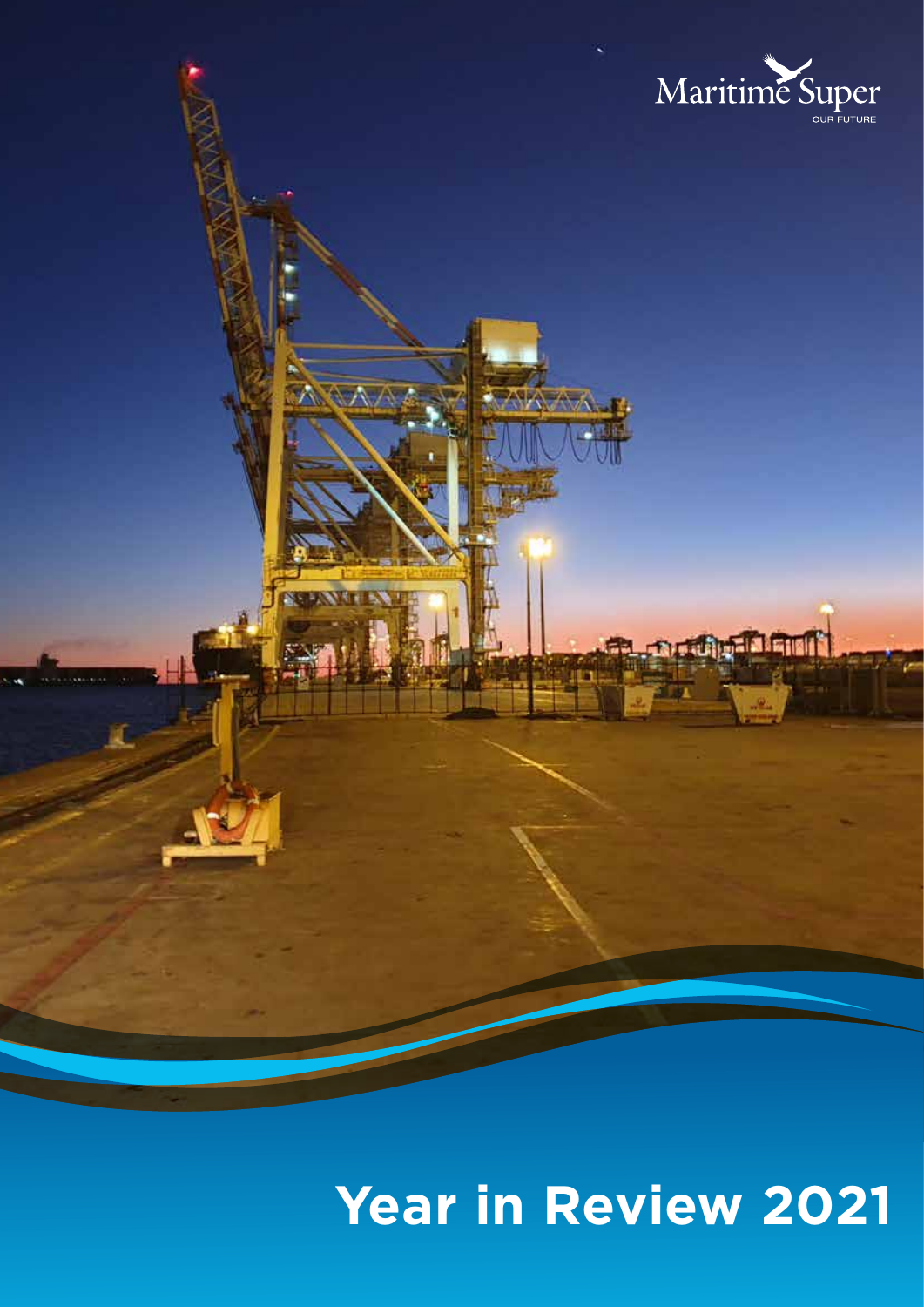## **Helping you make the most of your super**

Looking back on the 2021 calendar year, it was a challenging year for all super funds; however as always we remained focused on the fundamentals that have delivered positive outcomes for generations of members for over 50 years.

**The year in review sees Maritime Super:**

- **secure our strategic partnership with Hostplus.** This strategic partnership has delivered outstanding investment performance which has met and exceeded investment objectives set for both our core investment options where members are predominantly invested as well as for our MySuper investment option
- **support members when it counts most,** with a 98% payout rate on eligible insurance claims with comprehensive insurance cover arrangements
- **develop and evolve digital solutions** to help members understand, manage and make the most of their super; and
- **provide exceptional member service** as evidenced by top benchmark rankings in member satisfaction and NPS research conducted by independent researchers across the super industry.

Despite failing the Government's MySuper performance test, these outcomes, along with our ongoing focus on net returns and benefits to members, attest to promoting the financial interests of members over the year.

Our members' best interests are at the forefront of all we do; our culture supports this and our teams are empowered to act accordingly – our members know this and value our agile approach.

As an industry super fund with \$6 billion in assets under management and over 24,000 members, our strategy and value proposition are built around having a customised offer – delivering personalised products and services to members.

Given our structure, we have the capacity and intent to get out and meet with members and make a difference to them personally – our members are not just a number. To be distinctive and meaningful to members, we have a strong member engagement program that includes regular worksite visits by financial planners, welcome calls to new members, loyalty calls at membership milestones and a seminar program to meet with members across the country.

Our administration fee is on a cost recovery basis and allows us to offer these additional value services without disadvantaging members. Despite our size, our administration fees sit in the mid-range of MySuper fees.

We have membership categories, comprehensive insurance cover and generous benefits specific to the maritime industry, and that's why we are the fund of choice for maritime workers.

#### **Strategic alliances**

While we continue to achieve excellent outcomes for our members, our strategy for growth and ongoing development has in 2021 focused on engagement with like-minded industry funds to explore strategic alliances in the best interests of members. These alliances may involve merger opportunities or seeking greater efficiencies through collaboration with other funds on investments. As part of this strategy, in April 2021 we partnered with Hostplus to pool assets to access scale and greater investment opportunities.

We are pleased to advise that Maritime Super plans to extend that successful alliance and has signed a Memorandum of Understanding with Hostplus in order to pursue a merger with Hostplus in the second quarter of 2023. It is expected that this merger will achieve improved financial outcomes for members through improved access to scale and lower administration fees.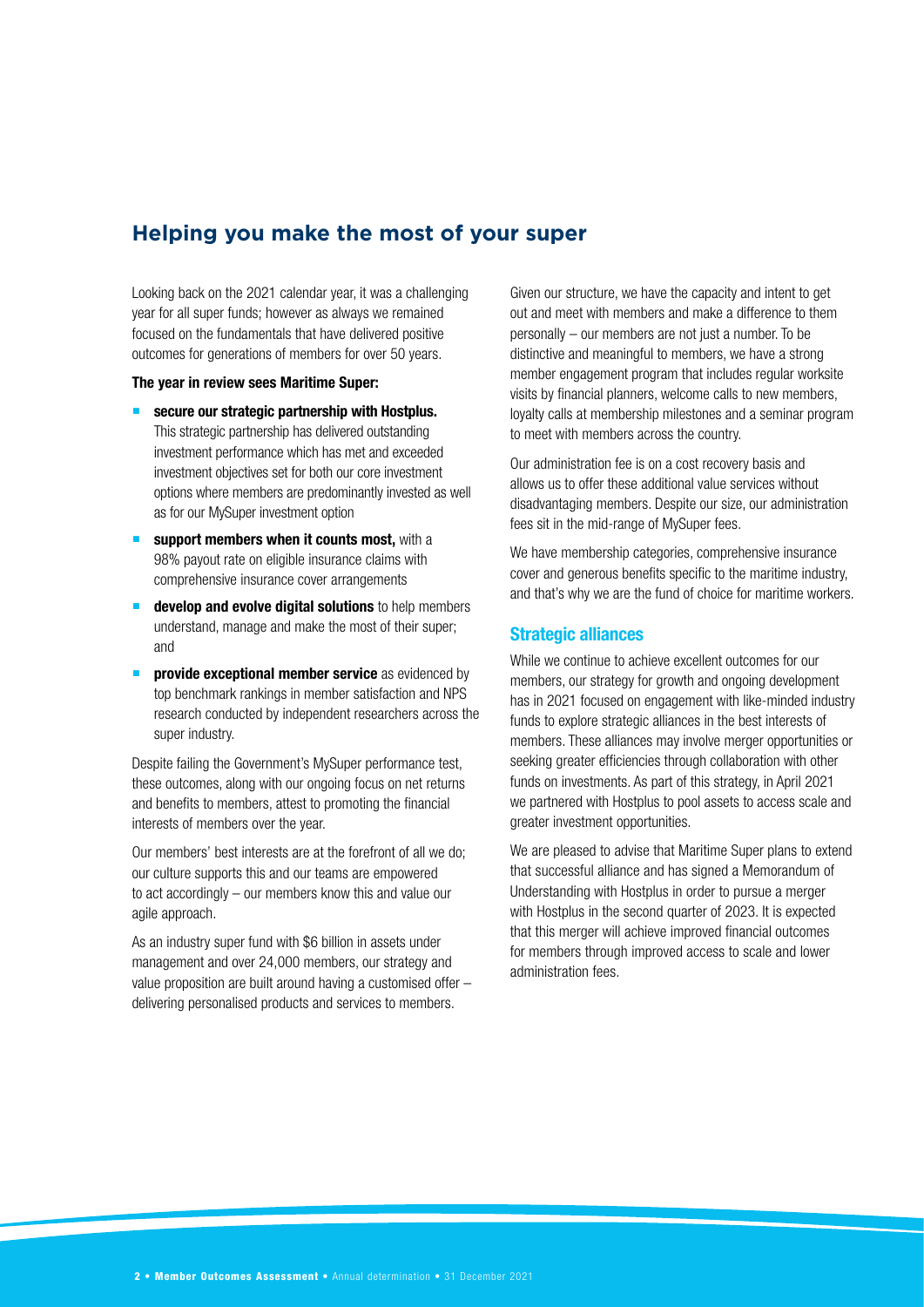# **Member services and products that deliver real benefits**

At Maritime Super, what makes us different is our unique understanding of, and involvement in, the maritime industry. Because we're an industry-specific fund, we can get to know our members and key stakeholders to truly connect and understand their requirements to design products and services that address and anticipate member needs.

As a member, you receive distinct benefits that are not necessarily accessible to you with any other super fund. We are proud of the products and services we deliver to help members achieve, not just a comfortable retirement, but financial freedom and security for life after work.

#### **Here are some of the ways we deliver improved outcomes for members:**

- membership categories and sub-fund categories with abovestandard employer contribution arrangements and benefits associated with the maritime industry that see our members retiring with at least twice the industry average super balance
- dedicated, cost-effective access to our financial planners, with 15% of members under advice
- range of diversified and sector investment options that provide choice by way of risk/return profiles and flexibility to choose one or a combination for your account balance and/or future contributions
- comprehensive insurance cover tailored specifically to address the risks of maritime occupations, cover not necessarily available outside a group policy or privately
- **n** inhouse Member Services team, with specific knowledge of the industry and Fund, taking over 33,000 calls annually in addition to outbound calls to assist members with specific changes – our calls are not timed, and the main aim is to help members
- pension options to help members transition to an effective income stream tailored to their requirements, with over 20% of members' money in pension products
- digital solutions with personalised experiences to help members make the most of their super, with over 25% of members using the Member App.

We know our members value our personalised, agile approach and service delivery through consistent positive feedback to our teams and in member satisfaction surveys. In July 2021, we participated in an independent syndicated program by CSBA who collected feedback from members of 33 super funds (comprising corporate, industry and retail funds).

**Here are some of the findings from the 2021 Member Survey that demonstrate the Fund's exceptional member service delivery:**



'Provides the info I require' 'Handles enquiries quickly and efficiently' 'Is a fund I can trust'



Ease of Dealing Score = 8.8 / 10

Substantially higher than the All Funds average



Overall Satisfaction Score =  $8.3 / 10$ Higher than the All Funds average



#### Planning for **Retirement**

80% of members agree that Maritime Super empowers them to plan and prepare for retirement

> Higher than the All Funds average

Source: CSBA FEAL Superannuation CX Benchmarking program, July-August 2021.

In the last 24 months, particularly with the impact of the pandemic, our focus has been on supporting members over the phone and online.

With call volumes doubling during the pandemic, our Relationship and Financial Planning teams assisted the Member Services team with inbound and outbound calls to address member enquiries.

During this time, with experienced increased traffic to the website, we also developed new content and online resources for members such as our Info Hub and Your Super Sorted microsite – easily digestible and actionable tools to help members make the most of their super. We also issued a new release of our Member App in March 2021 and continue to see an increase in members registering, using and enjoying the App.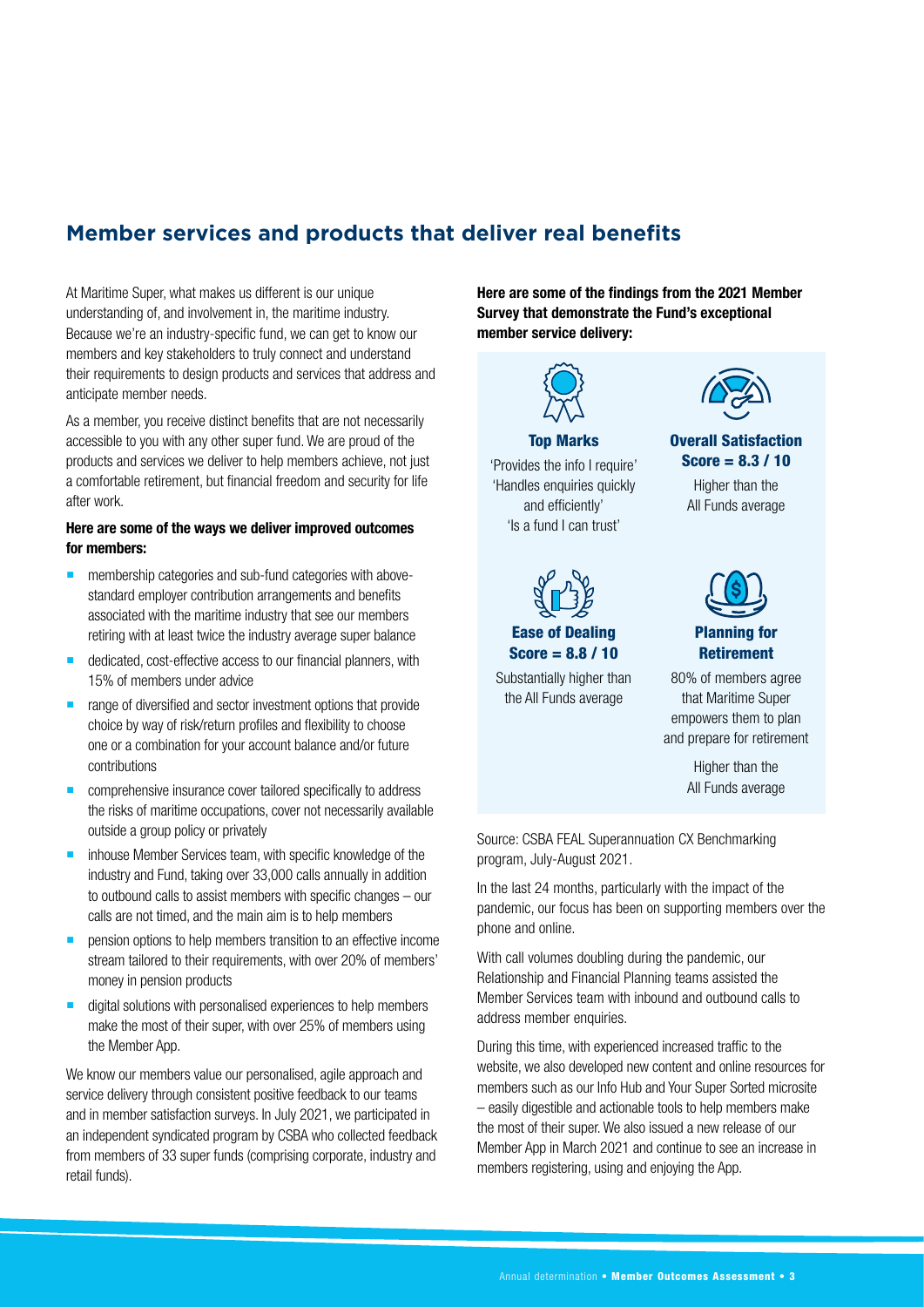# **Making an impact, being relevant to members**

Maritime Super's focus is net return and benefits to members through a highly customised approach. With that in mind, our fees are comparatively higher than other funds that provide a more standardised offer on a larger scale, and this is to be expected.

Our members have access to staff – from the Member Services team through to senior management, including our CEO who likes to take calls from members from time to time. Our approach is to engage one-on-one with our members to build a rapport and offer a meaningful, relevant service to members.

Our focus is on the delivery of solid net investment outcomes for long-term investment growth and quality member services to ensure our members make informed decisions and achieve financial freedom and security in retirement.

While we are confident our size and operations deliver a highly customised, competitive and appropriate offer to our members when it comes to insurance arrangements, pension products and member services, we're conscious that investing under a larger pool of assets would bring forth greater investment opportunities and other scale benefits. Our new investment partnership with Hostplus, effective 30 April 2021, has delivered improved investment outcomes through the immediate as well as long-term investment opportunities typically not available to smaller funds of our size, including in unlisted, 'Tier 1' assets, such as infrastructure, property, private equity and venture capital.

In 2021, the Trustee has explored merger and alliance opportunities with like-minded funds. As a result, it has entered into Memorandum of Understanding with Hostplus to explore a possible merger in the second quarter of 2023.

Trustee's determinations for the year ending 2021 made on 25 February 2022 has been made taking into account the outcomes that have been delivered through the move to the Hostplus PST during the year and the Trustee's decision to explore a merger opportunity with Hostplus:

- The fund is promoting the financial interests of both MySuper and Choice members and expects to continue to do so in the future
- The Trustee will further promote the financial interests of all members through a potential merger with Hostplus in the second quarter of 2023 which will provide further benefits to member through access to increased scale
- The options, benefits and facilities offered are appropriate for members
- The investment strategy, including the level of investment risk is appropriate for members
- $\blacksquare$  The basis for the setting of fees is appropriate for members
- $\blacksquare$  The insurance strategy is appropriate for members
- The insurance fees charged do not inappropriately erode the retirement incomes of members
- The operating costs are not inappropriately affecting the financial interests of members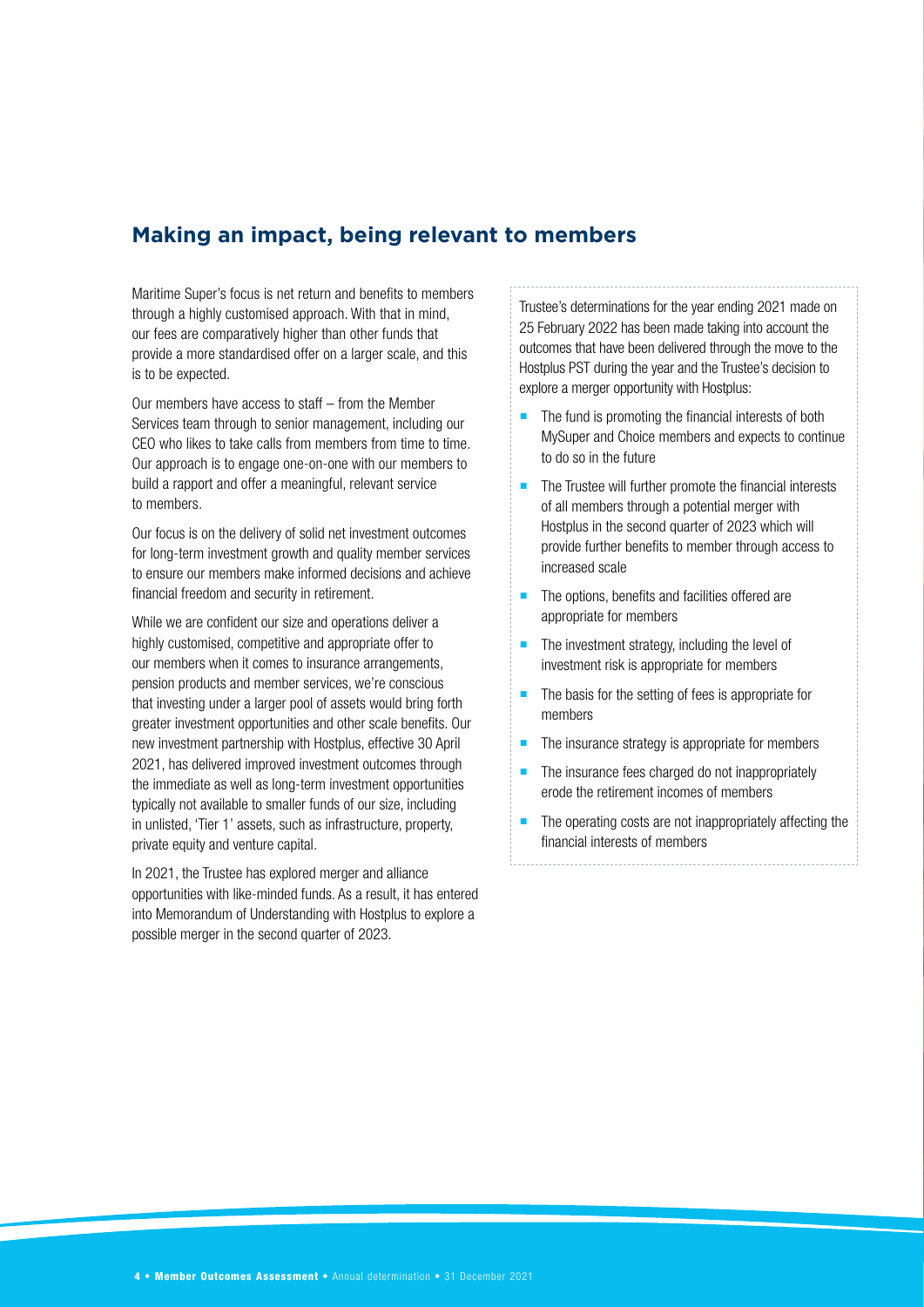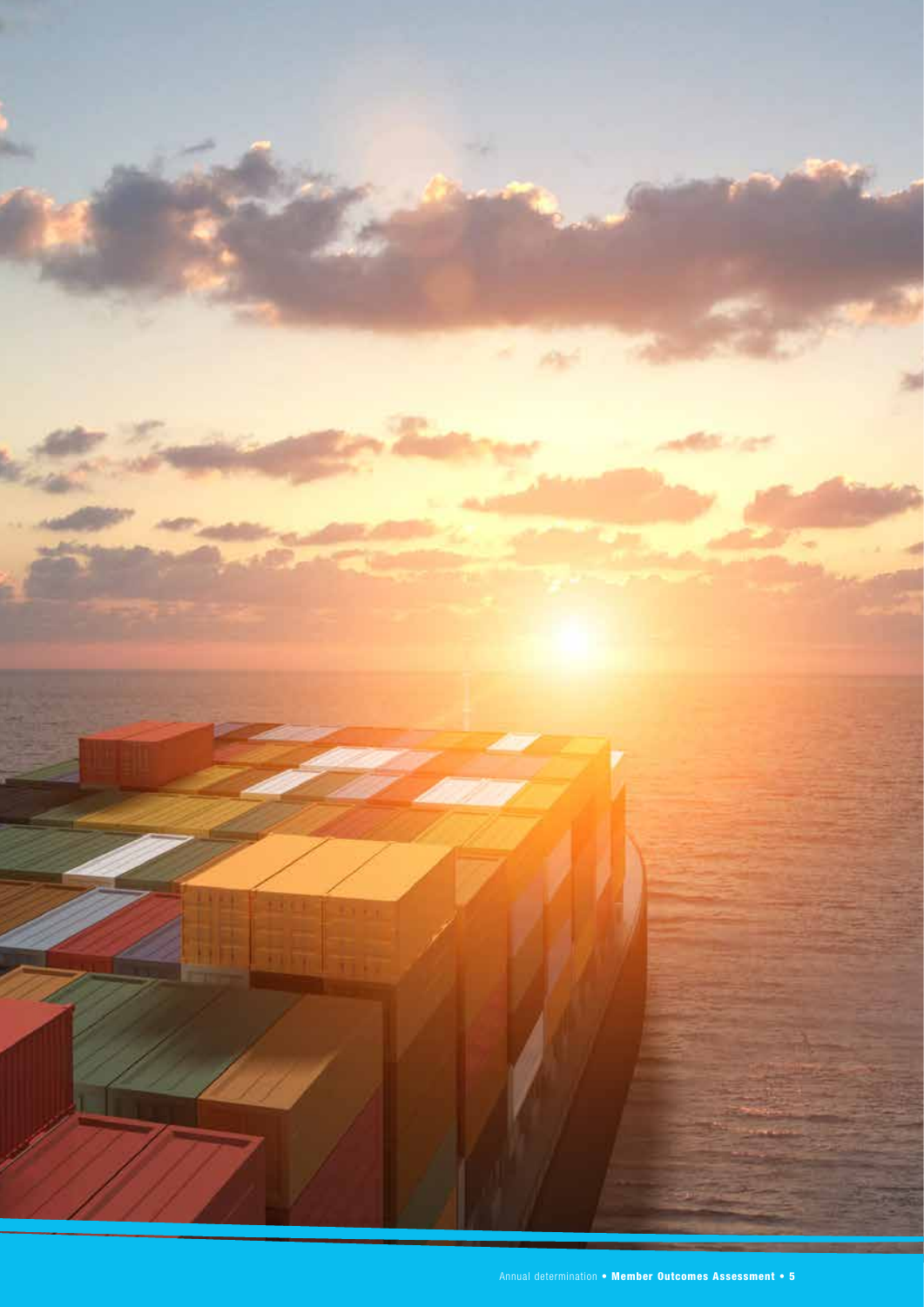# **Investment strategy: focused on long-term investment growth**

At Maritime Super, we believe investment success comes from setting a long-term investment strategy and staying on course with it. Our aim is to help members make informed decisions and achieve financial freedom in retirement. To do so, we take the investment of member assets very seriously.

With higher-than-average account balances and an older age profile, historically the Fund has leaned toward a defensive positioning in some aspects of investment strategy and, in turn, developed risk management strategies to support investment in growth assets during market volatility with a view to sustaining long-term investment growth for members.

The Fund offers a range of investment options for members, acknowledging the fact that members have varying investment objectives, risk tolerances and return expectations. We offer diversified, sector and indexed options – all with the view to provide members with the opportunity to invest their money as they choose.

Since 1 May 2021, the investment option return objectives and risk measures adopted by the Trustee are those of the corresponding Hostplus PST options. The current objectives are set out in the table below:

|                                       | Return objective over 20 years |                    | <b>Risk measure</b>                          |                                                         |  |  |
|---------------------------------------|--------------------------------|--------------------|----------------------------------------------|---------------------------------------------------------|--|--|
| <b>Option</b>                         | $CPI+$                         | <b>Probability</b> | <b>Standard Risk</b><br>Measure <sup>^</sup> | <b>Negative years expected</b><br>over a 20-year period |  |  |
| <b>Diversified investment options</b> |                                |                    |                                              |                                                         |  |  |
| <b>Shares Plus</b>                    | 4.5                            | 98                 | 6                                            | $4 - 6$                                                 |  |  |
| Balanced*                             | 4.0                            | 98                 | 5                                            | $3 - 4$                                                 |  |  |
| SRI - Balanced                        | 3.5                            | 97                 | 6                                            | $4 - 6$                                                 |  |  |
| Indexed Balanced                      | 2.5                            | 99                 | 6                                            | $4 - 6$                                                 |  |  |
| Conservative Balanced                 | 3.0                            | 100                | $\overline{4}$                               | $2 - 3$                                                 |  |  |
| <b>Capital Stable</b>                 | 2.5                            | 98                 | 3                                            | $1-2$                                                   |  |  |
| Sector investment options             |                                |                    |                                              |                                                         |  |  |
| <b>Australian Shares</b>              | 5.0                            | 98                 | 6                                            | $4 - 6$                                                 |  |  |
| <b>International Shares</b>           | 4.0                            | 97                 | 6                                            | $4-6$                                                   |  |  |
| Cash                                  | 0.0                            | 100                | H                                            | < 0.5                                                   |  |  |

^ The Standard Risk Measure is a simplified risk measurement tool that helps members compare the risk of negative returns for investment options, both within the Fund and between funds. Investment options are graded across seven 'risk bands' from (1) Very Low Risk to (7) Very High Risk. Each band is an estimate of how many negative returns are expected for each option over any 20-year period.

\* The Balanced MySuper option has an additional return objective of CPI plus 3.0% per annum on average over 10 years.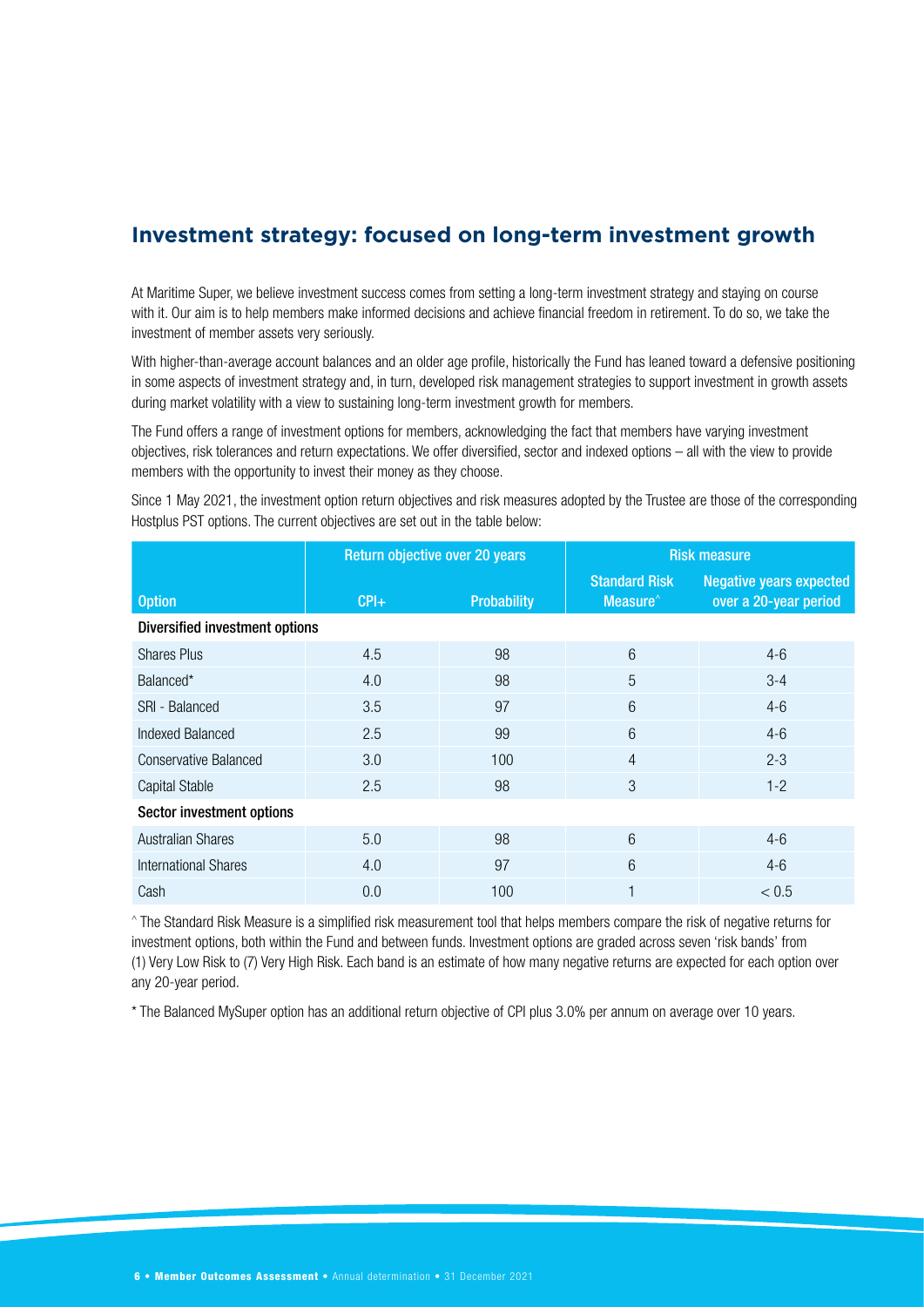Our members take an active interest in the investment of their super and the Fund supports this through education and advice to help members along the way – such as free phone advice on investment strategy and welcome calls to new members to assist with getting set up – as a result, only 16% of Fund assets are in the default MySuper option. The current MySuper option is invested 76% in growth assets and 24% in defensive assets. This investment strategy provides a higher likelihood of greater returns, with lower fees – as investments in growth assets is through a mix of active and passive investment approaches with reduced investment management fees. These changes were made to better align investment outcomes to member needs.

That sees 84% of members' money actively invested across our range of investment options that provide varying degrees of risk/ return profiles to suit member's individual needs. Over half of membership assets are invested in the Shares Plus and Balanced options, 35% and 27% respectively, with the remaining portion invested mostly across Conservative Balanced, Capital Stable and Cash options.

| <b>Description</b>                                            | <b>Maritime Super</b><br>investment option | <b>Funds under management at</b><br>31 December 2021 (\$000's) | % of FUM<br>in option |
|---------------------------------------------------------------|--------------------------------------------|----------------------------------------------------------------|-----------------------|
| <b>Diversified investment options</b>                         | <b>Shares Plus</b>                         | \$2,114,022                                                    | 35.0%                 |
| aim to produce consistent<br>returns over time through        | Balanced <sup>+</sup>                      | \$2,567,974                                                    | 42.5%                 |
| investing in a mix of growth<br>and low risk investments      | Socially Responsible Investment (SRI)      | \$78,008                                                       | 1.3%                  |
|                                                               | Indexed Balanced                           | \$44,949                                                       | 0.7%                  |
|                                                               | <b>Conservative Balanced</b>               | \$279,459                                                      | 4.6%                  |
|                                                               | <b>Capital Stable</b>                      | \$440,762                                                      | 7.3%                  |
| Sector investment options                                     | International Shares                       | \$57,617                                                       | 1.0%                  |
| allow members to select<br>percentages of asset classes in    | <b>Australian Shares</b>                   | \$85,960                                                       | 1.4%                  |
| their portfolios, depending on<br>their investment objectives | Cash                                       | \$371,779                                                      | 6.2%                  |

+ Includes Balanced MySuper members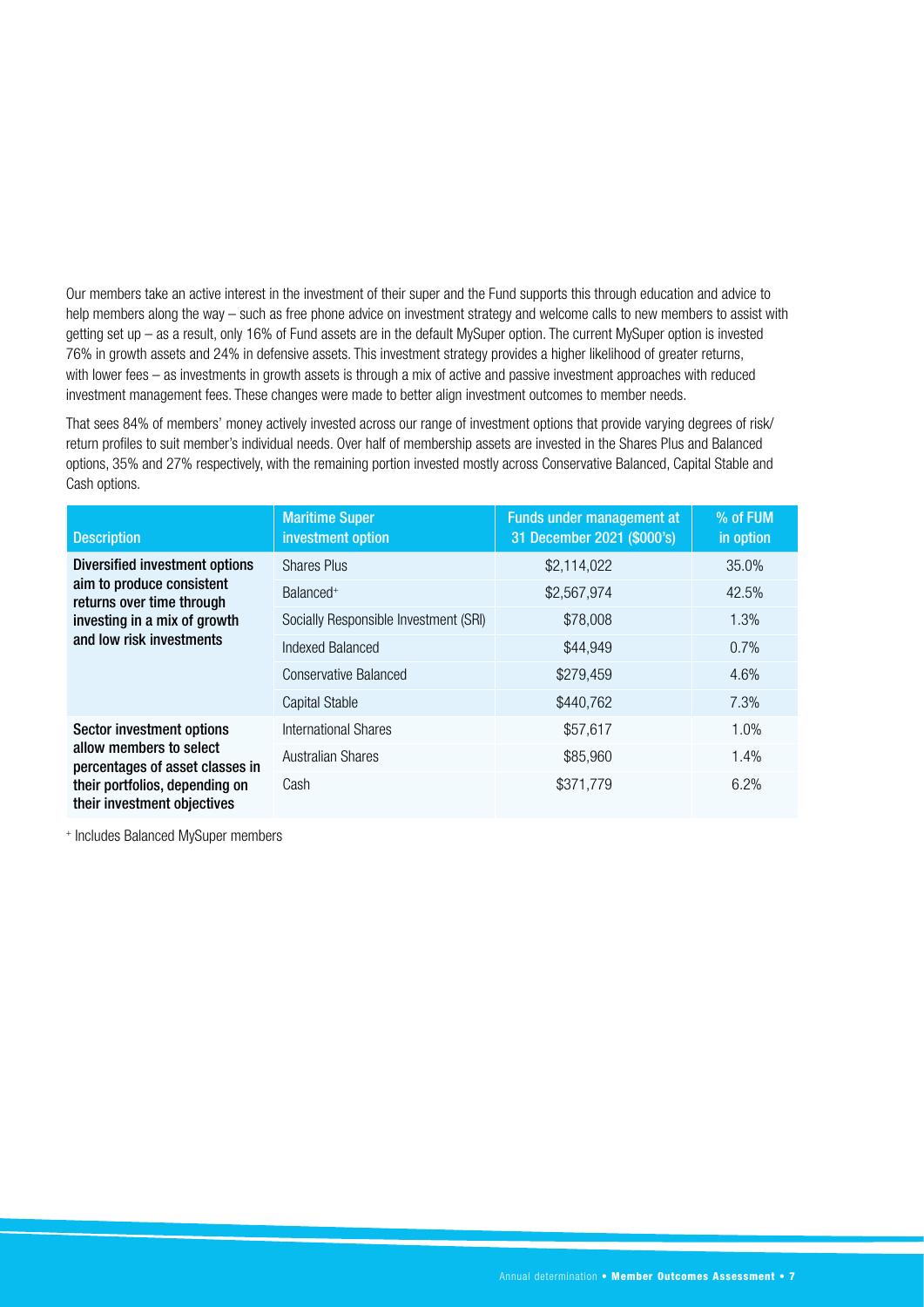#### **Choice investment products – investment returns and risk**

84% of members' money is actively invested across our range of investment options that provide varying degrees of risk/return profiles to suit member's individual needs. Maritime Super currently invest through Hostplus investment options. As a result, the historical choice options no longer exist.

As at 31 December 2021, the performance of the Hostplus investment options over a rolling 3, 5, 7 and 10 year period was as follows:

|                                         |                                                       | <b>Hostplus option</b><br>net returns (pa) |                    |               |                    |               |                    | <b>SR</b> index/option type median<br>net returns (pa) |                     |               |               |               |                |
|-----------------------------------------|-------------------------------------------------------|--------------------------------------------|--------------------|---------------|--------------------|---------------|--------------------|--------------------------------------------------------|---------------------|---------------|---------------|---------------|----------------|
| <b>Hostplus</b><br>investment<br>option | <b>SuperRatings</b><br><b>Index</b>                   | 3 year<br>(%)                              | 3 year<br>quartile | 5 year<br>(%) | 5 year<br>quartile | 7 year<br>(%) | 7 year<br>quartile | 10 year<br>(%)                                         | 10 year<br>quartile | 3 year<br>(%) | 5 year<br>(%) | 7 year<br>(%) | 10 year<br>(%) |
| <b>Diversified investment options</b>   |                                                       |                                            |                    |               |                    |               |                    |                                                        |                     |               |               |               |                |
| <b>Shares Plus</b>                      | SR50 Growth<br>(77-90) Index                          | 14.09                                      | 1                  | 11.65         | 1                  | 10.73         | $\mathbf{1}$       | 11.70                                                  | 1                   | 12.37         | 9.82          | 9.03          | 10.51          |
| Balanced                                | SR50 Balanced<br>(60-76) Index                        | 11.92                                      | 1                  | 10.19         | 1                  | 9.71          | $\mathbf{1}$       | 10.65                                                  | 1                   | 10.37         | 8.46          | 7.95          | 9.18           |
| <b>SRI Balanced</b>                     | Sustainable Fund<br><b>Crediting Rate</b><br>Survey   | 13.78                                      | 1                  | N/A           |                    | N/A           |                    | N/A                                                    |                     | 11.49         | 8.63          | 7.65          | 9.10           |
| Indexed<br>Balanced                     | <b>SR Balanced</b><br>(60-76) Index                   | 12.16                                      | 1                  | 8.93          | 1                  | 8.25          | $\overline{2}$     | 10.15                                                  | $\mathbf{1}$        | 10.37         | 8.46          | 7.95          | 9.18           |
| Conservative<br>Balanced                | <b>SR25 Conservative</b><br>Balanced (41-59)<br>Index | 7.99                                       | $\overline{2}$     | 7.13          | $\overline{c}$     | 7.04          | $\mathbf{1}$       | 7.99                                                   | 1                   | 7.94          | 6.64          | 6.28          | 7.45           |
| <b>Capital Stable</b>                   | SR50 Capital<br>Stable (20-40)<br>Index               | 4.53                                       | $\overline{4}$     | 4.47          | 3                  | 4.80          | $\overline{2}$     | 5.79                                                   | $\overline{2}$      | 5.29          | 4.64          | 4.64          | 5.57           |
| <b>Sector Investment options</b>        |                                                       |                                            |                    |               |                    |               |                    |                                                        |                     |               |               |               |                |
| Australian<br><b>Shares</b>             | SR50 Australian<br>Shares Index                       | 14.50                                      | 1                  | 10.63         | 1                  | 10.31         | $\mathbf{1}$       | 11.53                                                  | 1                   | 13.54         | 9.81          | 9.16          | 10.65          |
| International<br><b>Shares</b>          | SR50 International<br>Shares Index                    | 16.91                                      | 3                  | 14.33         | 1                  | 11.66         | $\overline{2}$     | 13.36                                                  | 3                   | 16.99         | 12.89         | 11.36         | 13.71          |
| Cash                                    | SR50 Cash Index                                       | 0.64                                       | 3                  | 1.01          | 3                  | 1.22          | $\overline{4}$     | 1.65                                                   | $\overline{4}$      | 0.71          | 1.10          | 1.36          | 1.83           |

Green - First or second quartile performance and exceeds median of other funds in SuperRatings Fund Crediting Rate survey Red - Third or fourth quartile performance and below median of other funds in SuperRatings Fund Crediting Rate survey N/A - time period not available

Source: SuperRatings Fund Crediting Rate Survey (FCRS) December 2021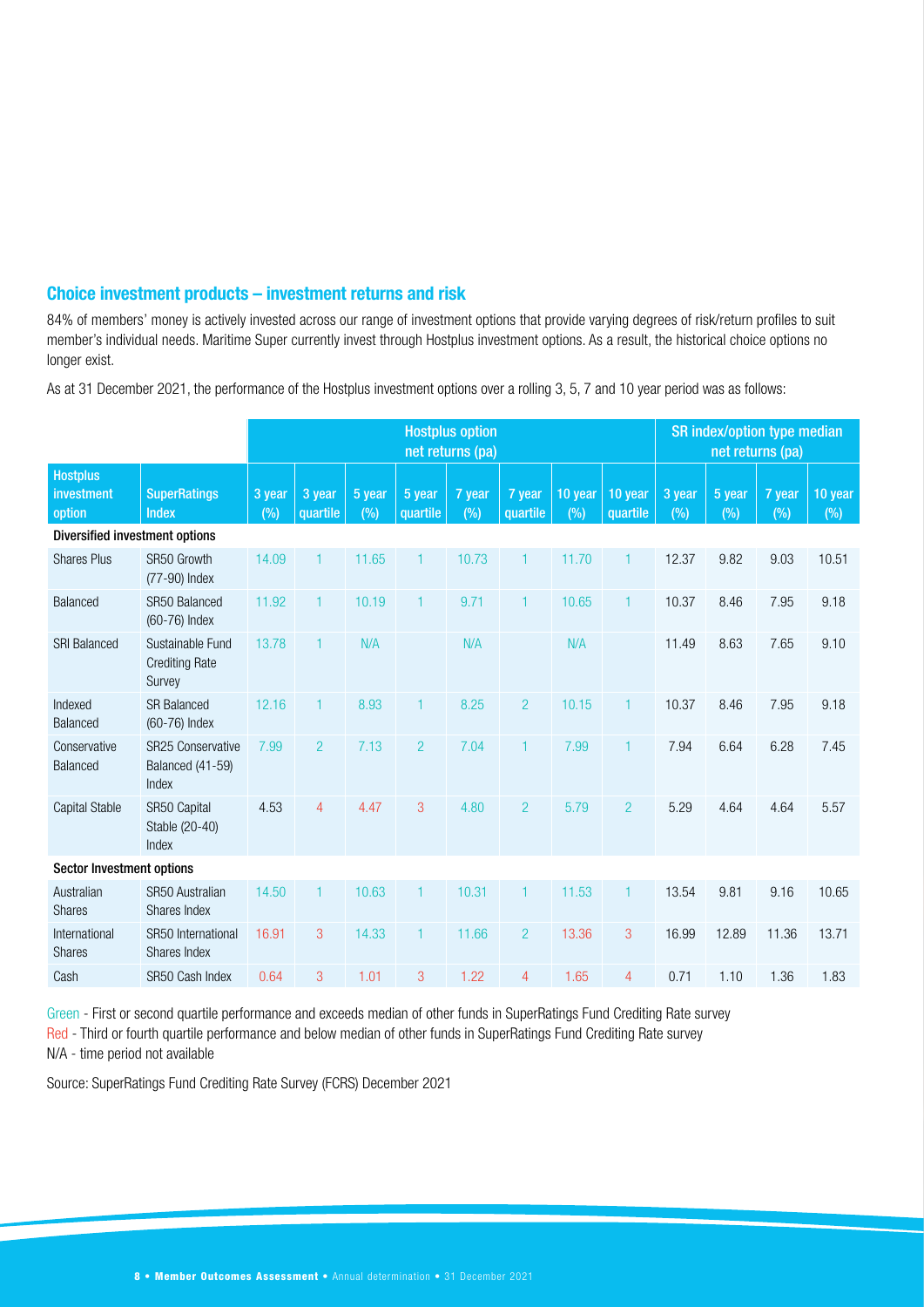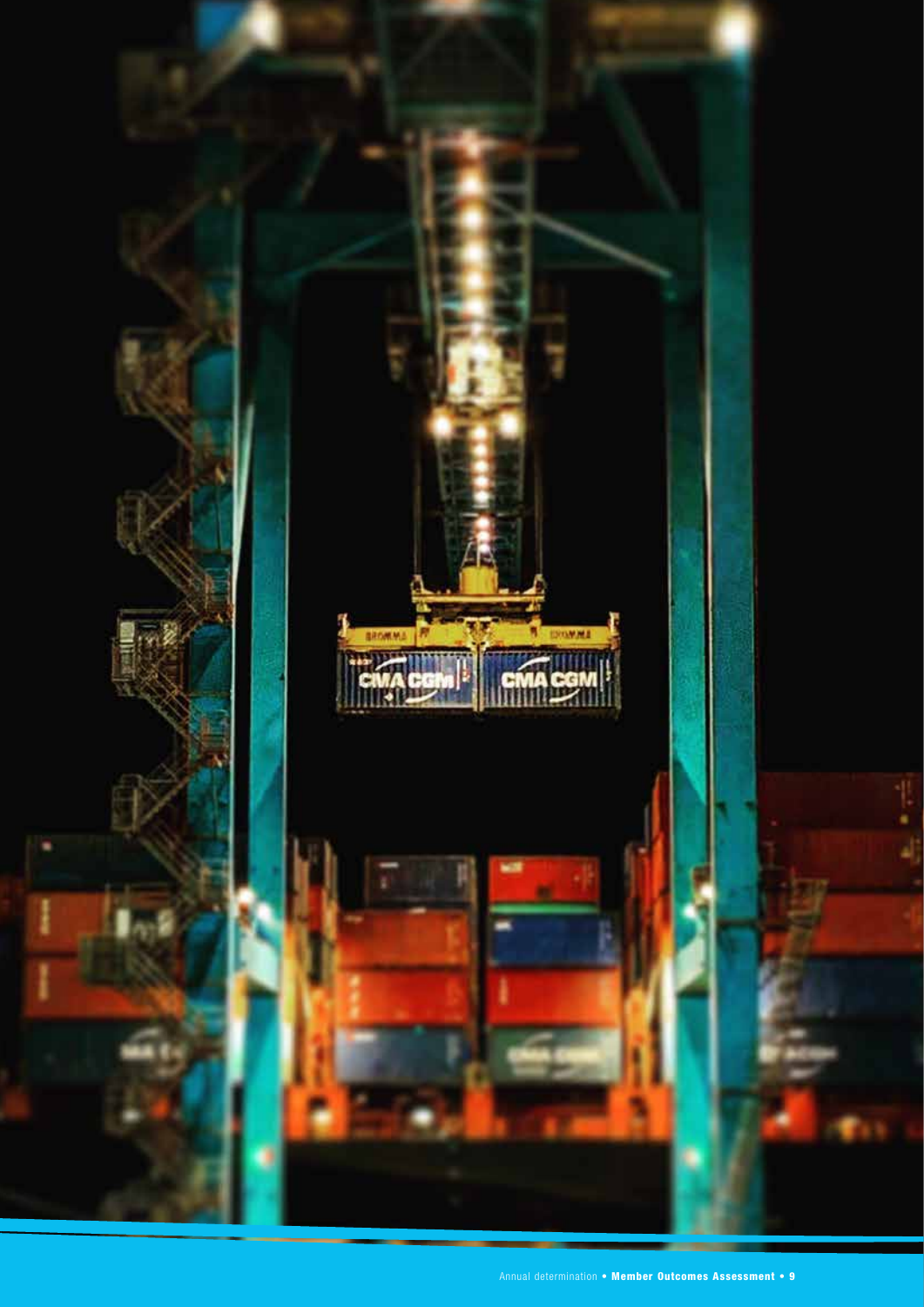# **Insurance: tailored to industry**

#### **Member outcomes**

The Trustee's insurance strategy is a key component in delivering benefits and services tailored to the needs of the Fund's members. The majority of the Fund's members work in the maritime industry where there are varied job roles, many of which have occupational risks that create specific insurance needs.

Therefore, the Fund's insurance strategy is to provide appropriate default and voluntary insured benefits to our members and beneficiaries which for each member:

- makes a significant contribution to their particular death and disablement cover needs
- seeks to balance the cost of premiums with the level of cover provided
- limits cross subsidies between members
- is monitored and reviewed to ensure the ongoing insured benefits are appropriate; and
- $\blacksquare$  is delivered in a manner which is focused on the members' best interests.

#### **Assessment of member outcomes**

Maritime Super's key strength for members lies in the industry we represent, with a strong connection to the heritage and knowledge of the challenges and issues faced by the maritime industry. As a result, we offer tailored and comprehensive insurance cover that addresses key roles and risks of maritime occupations, which is available to members under a group policy and offers generous definitions and limited exclusions.

Because we're buying insurance on behalf of all our members, we've also negotiated competitive prices with our insurer not necessarily available privately.

Members can choose from three types of cover:

- Death
- Total and Permanent Disablement (TPD)
- Income Protection (IP)

The type and level of insurance cover available will depend on membership category, with cover and premiums that cater to blue collar, light blue collar and white collar occupations. Most members automatically receive a given level of insurance cover based on their membership category when they join. Voluntary cover is available to most members and is subject to acceptance by the Insurer.

Maritime Super has a dedicated internal claims management team that works closely with the insurer, MLC Australia, to support members through difficult periods. We're pleased to report that 98% of eligible claims are paid out to members and provide sizeable benefit payments when members and their families need it most.

In recent years, there has been a focus on balance erosion and insurance premiums in the super industry, as reflected in the APRA prudential standards. For many of the Fund's membership categories, the employer pays the premiums or pays contributions above the Superannuation Guarantee level, so balance erosion is not an issue. For other groups of members, the Trustee balances the need for, and cost of, insurance cover for the mainly 'high risk' occupations against the benchmark of 1% of salary. Member balances are also considered in making this assessment.

Each membership category has different cover and premium circumstances, so that premiums are not proportional to salary or account balance, but indicative levels of acceptability for both default Death & TPD cover and default IP (where applicable) cover are:

- up to 1% of salary (typically around 7% to 10% of contributions), generally relevant for younger members (age less than 45); and
- around 1% of account balance (typically 10% to 20% of average annual investment earnings), generally relevant for older members (age 55).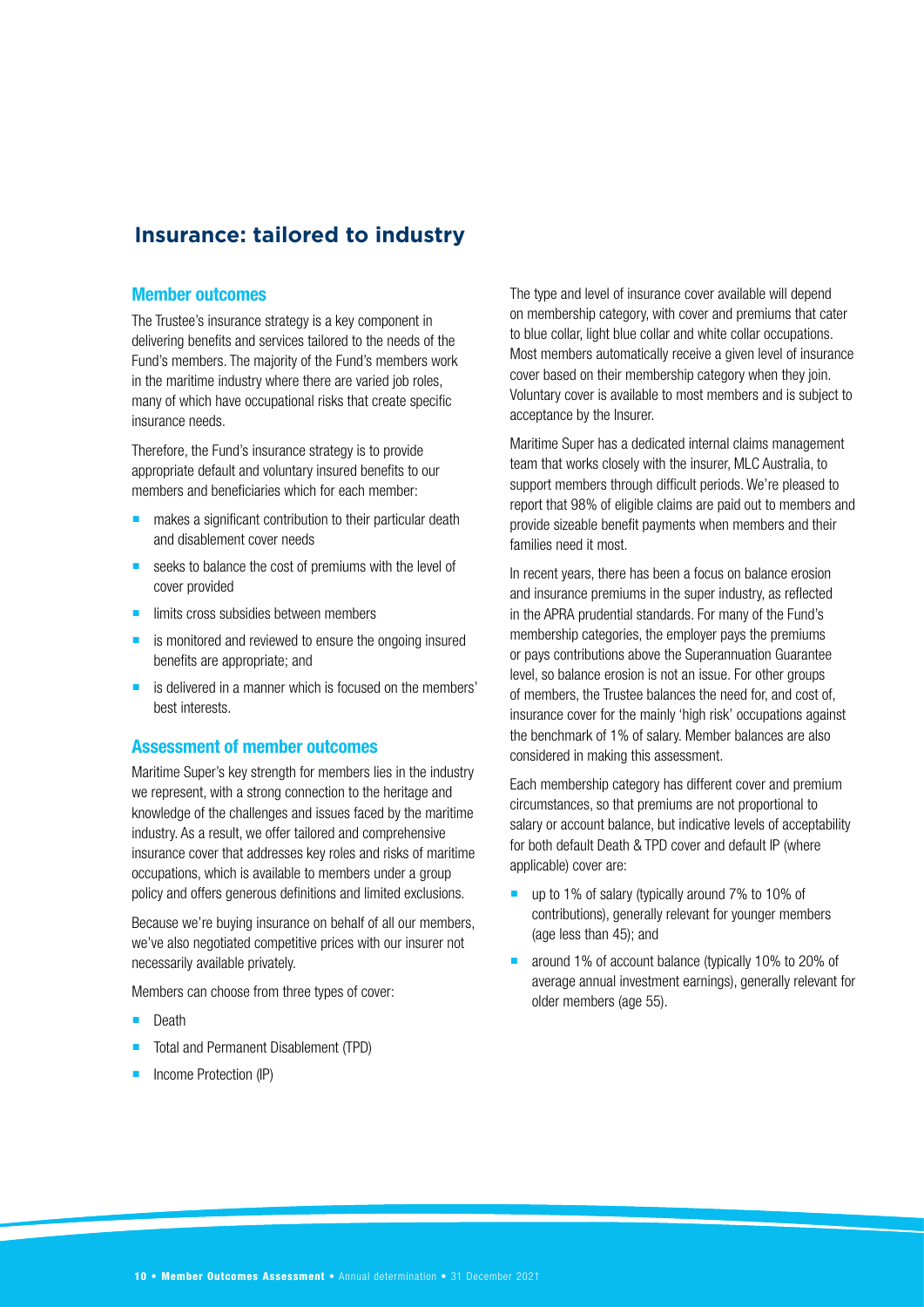#### **Conclusions on materiality of premiums**

For the categories where members pay their insurance premiums, the key decisions by the Trustee in relation to affordability are:

- **a** appropriate measures of materiality are:
	- % of salary at younger ages (proxy to proportion of contributions)
	- % of account balance at older ages
- all member-paid IP cover is opt-in:
- opt-out and compulsory IP cover defaults to the longer waiting period option of 90 days as it costs less than half the cost of 30 day cover.

For the main member-paid categories:

- **Accumulation Advantage (the general default category):** 
	- Death and TPD cover is not excessive; cost is only \$104 pa and is opt-out
	- IP cover is also opt-in (where not part of an employerpaid group)
	- typical total premium range is consistent with preferred materiality levels
- Contributory Accumulation (the permanent seafarer category):
	- Death & TPD cover is compulsory, but the cost is not excessive as it is well under 0.5% of salary
	- IP cover is opt-in (where not part of an employer-paid group)
	- the minimum employer contribution rate is 13% which is well above the SG rate;
	- typical total premium range is consistent with preferred materiality levels.

The materiality of the insurance premiums is considered as part of each review of the Fund's insurances and will be considered as part of the review of insurances at 1 July 2022.

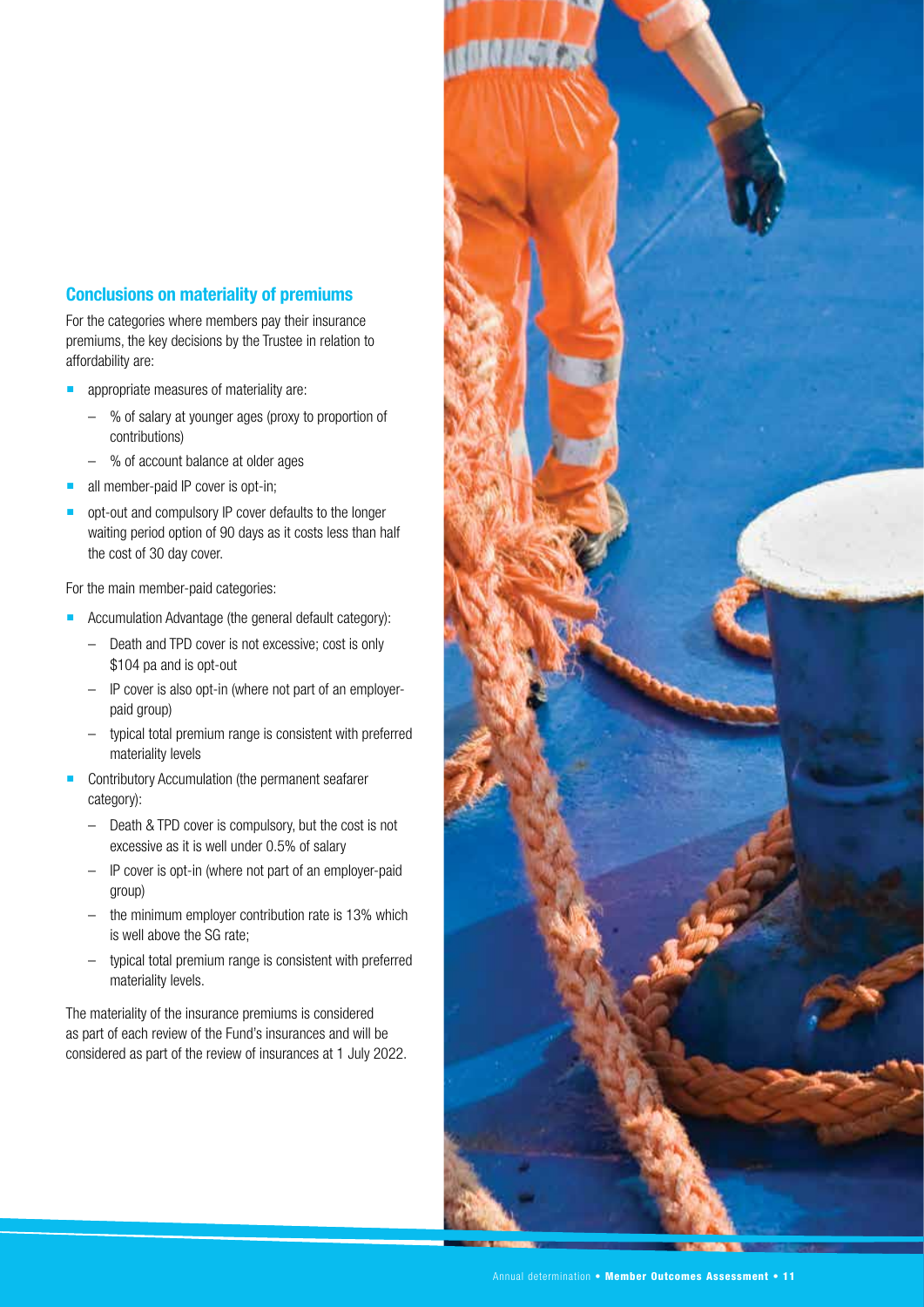# **MySuper - fees**

The Fund's focus is always on the net return to members; that's the bottom line and it is what hits members' accounts. Investment fees and costs are those incurred by the investment managers who create these returns. The Fund's administration fee structure is such that all members are charged a fixed dollar fee of \$65 per year to cover the costs of the Fund, plus an asset-based fee that is charged in proportion with assets invested, but with a fee cap for balances over \$500,000. Our approach to setting fees ensures members are treated fairly and reasonably, and the Fund remains competitive in the industry.

Changes to how fees are to be reported in Product Disclosure Statements (PDSs) have not yet been adopted by all superannuation funds. While both Maritime Super and Hostplus adopted the new fees reporting standards in October 2021, all funds are not required to amend their reporting until September 2022. As a result, at this time it is difficult to assess members' outcomes in relation to fees as compared to other superannuation funds.

The Statement of fees and other costs reported by APRA considers the total fees for a representative member with an account balance of \$50,000. While this total measure is important, investment fees are reflected in the investment returns and it is the administration fees which will have a direct impact on members' accounts.

With regard to administration fees only for a representative member with a balance of \$50,000, Maritime Super ranked equal 83rd out of 108 single option MySuper products and similar lifestages MySuper products in the APRA Quarterly MySuper reporting for December 2021 (based on table 2a and 2b in the APRA Quartely Statistics) based on administration fees disclosed. In respect of single option MySuper products, Maritime Super's administration fees ranked 31st out of 47 single option MySuper products. As result, Maritime Super has achieved its member outcome target of an administration fee basis of total fees better than at least 25% of single option MySuper products.

Based on current administration fees, a merger with Hostplus in the second quarter of 2023 will enable Trustee to significantly improve this outcome for members in relation to administration only fees and other disclosed costs charged to members' accounts are set out below:

| <b>Account balance</b> | <b>Administration fees</b><br>- Maritime Super | <b>Administration fees</b><br>- Hostplus | Improvement* in member outcomes<br>(Administration fees) |
|------------------------|------------------------------------------------|------------------------------------------|----------------------------------------------------------|
| \$25,000               | \$145                                          | \$109                                    | \$36                                                     |
| \$50,000               | \$225                                          | \$109                                    | \$116                                                    |
| \$100,000              | \$385                                          | \$109                                    | \$276                                                    |
| \$150,000              | \$545                                          | \$109                                    | \$436                                                    |
| \$200,000              | \$705                                          | \$109                                    | \$596                                                    |
| \$300,000              | \$1,025                                        | \$109                                    | \$916                                                    |
| \$500,000              | \$1,665                                        | \$109                                    | \$1,556                                                  |

\* Based on Maritime Super's Accumulation Advantage PDS dated 5 October 2021 and Hostplus PDS dated October 2021.

With regard to the Statement of fees and other costs for a representative member with a balance of \$50,000, ranked 45th out of 47 single option MySuper products in the APRA Quarterly MySuper reporting for December 2021 (based on table 1a in the APRA Quartely Statistics).

While investment fees are important, these are deducted from investment returns before being applied to members' accounts. As a result, it is the net investment return which is important to members. The net investment returns are outlined in the table on page 8.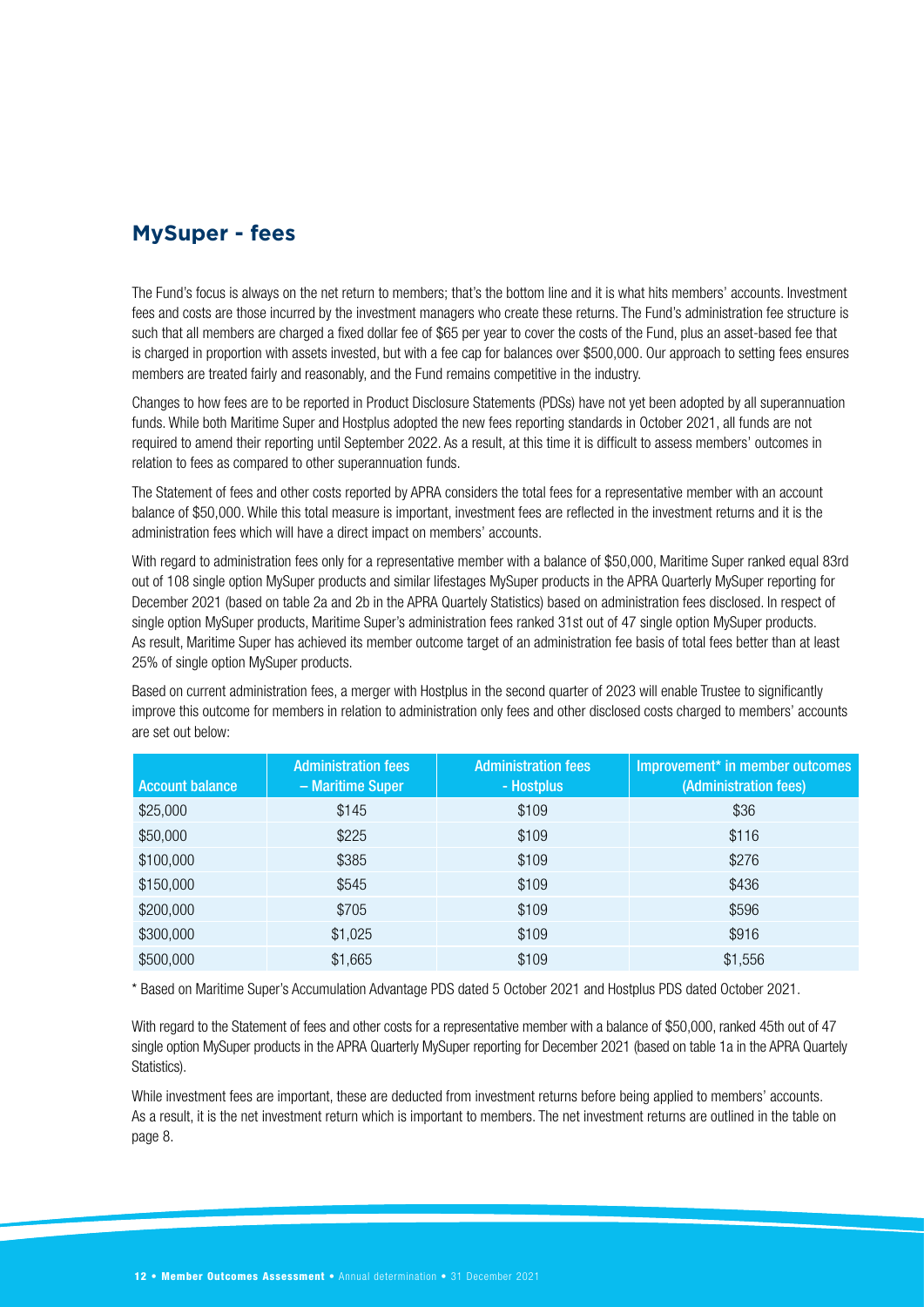# **Investments - MySuper performance test, risk & returns**

## **Annual MySuper performance test**

With effect from 1 July 2021, the Australian government initiated annual performance assessments of MySuper products across the superannuation industry, with a view to identify products that underperformed based on a specific methodology. The performance test is undertaken by the Australian Prudential Regulation Authority (APRA) and is designed to assess products against benchmarks and give greater transparency to members.

For the 2020/21 financial year, Maritime Super's MySuper investment option failed the annual performance assessment, as its performance measure did not equal or exceed the specified benchmark set by APRA (despite exceeding the MySuper option's return objective for the year).

The performance assessment takes into account the performance of Maritime Super's MySuper investment option over the past seven years.

However as reported by APRA, only 14% of Maritime Super's total assets were invested in the former MySuper option at 30 June 2021.

The performance test is backward looking and looks only at the past performance of our MySuper option, primarily prior to our investment in the Hostplus PST. The performance test methodology also does not allow for downside protection strategies like the MVP that were used for a number of years in our MySuper option to provide a buffer for members, many who have very high account balances.

Maritime Super has already moved all assets into the Hostplus Pooled Superannuation Trust (PST) – recognised as one of the country's most consistently top performing super funds over longer-term periods up to 20 years, as rated by Australia's leading superannuation researchers.

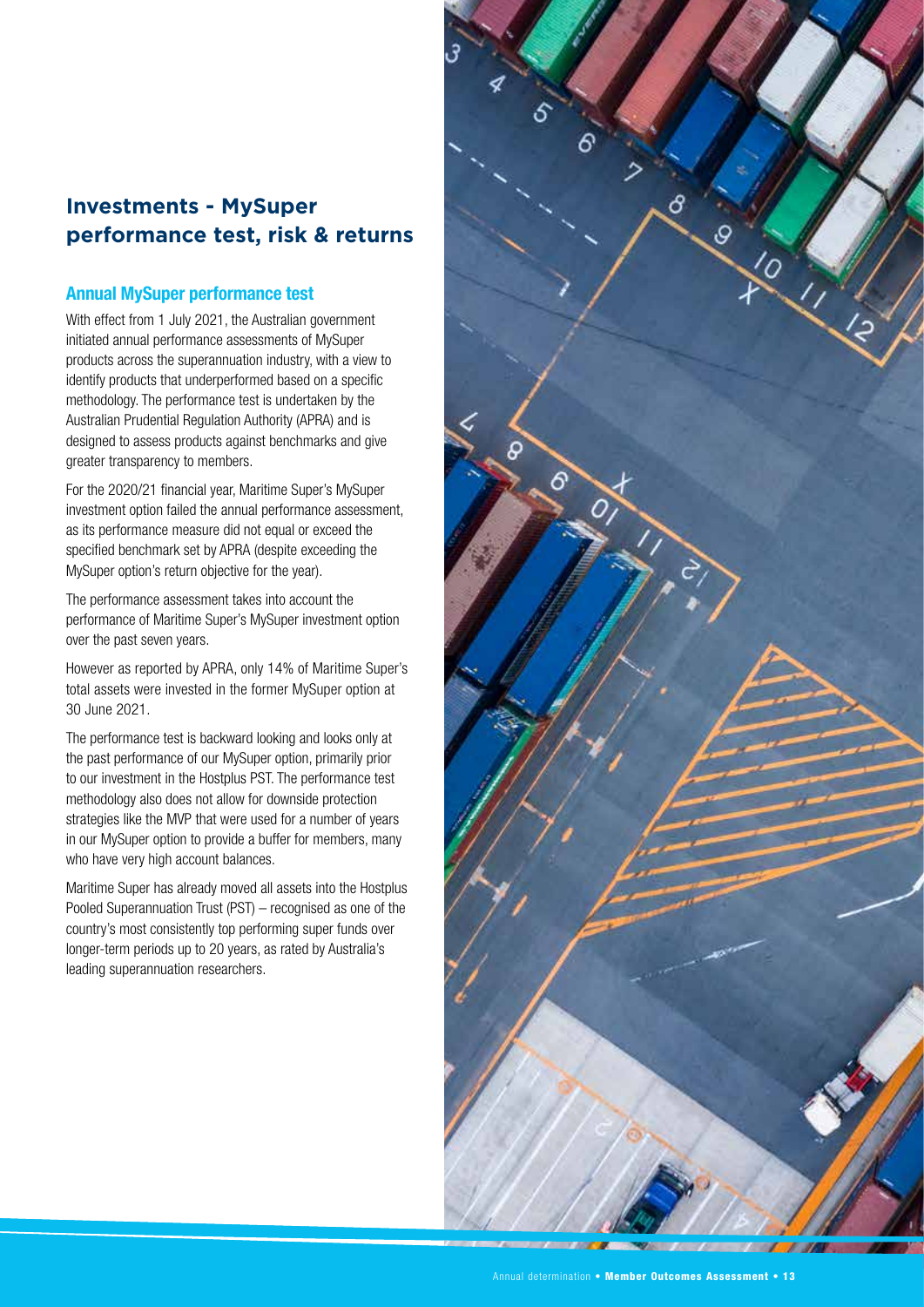## **Level of investment risk**

Similar to most MySuper products, Hostplus' MySuper (Balanced) option has a 'Medium to High' risk level, with negative returns expected in between 3 and 4 out of every 20 years. Based on APRA quarterly MySuper statistics for December 2021 - Table 1a (set out in the table directly below), this risk level is in line with 55% of single option MySuper products risk profiles as reported in their product dashboards to APRA:

| <b>Risk level</b> | All single option MySuper products |
|-------------------|------------------------------------|
| High              | 41%                                |
| Medium            | 2%                                 |
| Medium to High    | 55%                                |
| Very High         | 2%                                 |

### **Investment performance**

Based on APRA quarterly MySuper statistics for December 2021 - Table 2a and 2b, the investment performance of the Maritime Super MySuper option as compared to other MySuper investment options for periods ending 31 December 2021 was as follows:

| <b>MySuper product name</b>                 | <b>Return target</b><br>(annualised target<br>net return above CPI<br>over ten years) | One year net return<br>(rep member) -<br><b>Annualised</b>                                                                                   | Three year net return<br>(rep member) -<br><b>Annualised</b>                                                                                   | Five year net return<br>(rep member) -<br><b>Annualised</b>                                                                                           |
|---------------------------------------------|---------------------------------------------------------------------------------------|----------------------------------------------------------------------------------------------------------------------------------------------|------------------------------------------------------------------------------------------------------------------------------------------------|-------------------------------------------------------------------------------------------------------------------------------------------------------|
| Maritime Super - MySuper<br>option*         | 3.00%                                                                                 | 17.06%                                                                                                                                       | 10.21%                                                                                                                                         | 8.02%                                                                                                                                                 |
| Ranking of Maritime Super<br>MySuper option |                                                                                       | 2nd out of 47 single<br>option MySuper products<br>and 2nd out of 108<br>single MySuper options<br>and similar lifestages<br>MySuper options | 21st out of 47 single<br>option MySuper products<br>and 27th out of 108<br>single MySuper options<br>and similar lifestages<br>MySuper options | 34th out of 47 single<br>option MySuper products<br>and 44th out of 108<br>single MySuper options<br>and similar lifestages<br><b>MySuper options</b> |

\* Maritime Super MySuper return is based on the returns for all historical MySuper investment options.

Since 1 May 2021, Maritime Super has outsourced its investments to the Hostplus PST. The table below outlines the performance of the Hostplus Balanced MySuper option as compared to other MySuper investment options for periods ending 31 December 2021.

| <b>MySuper product name</b>                   | <b>Return target</b><br>(annualised target<br>net return above CPI<br>over ten years) | One year net return<br>(rep member) -<br><b>Annualised</b>                                                                                   | Three year net return<br>(rep member) -<br><b>Annualised</b>                                                                                 | Five year net return<br>(rep member) -<br><b>Annualised</b>                                                                                  |
|-----------------------------------------------|---------------------------------------------------------------------------------------|----------------------------------------------------------------------------------------------------------------------------------------------|----------------------------------------------------------------------------------------------------------------------------------------------|----------------------------------------------------------------------------------------------------------------------------------------------|
| Hostplus $-$<br><b>Balanced option</b>        | $3.00\%$                                                                              | 18.91%                                                                                                                                       | 11.76%                                                                                                                                       | 10.02%                                                                                                                                       |
| Ranking of Hostplus<br><b>Balanced option</b> |                                                                                       | 1st out of 47 single option<br>MySuper products and<br>1st out of 108 single<br>MySuper options and<br>similar lifestages MySuper<br>options | 5th out of 47 single<br>option MySuper products<br>and 6th out of 108<br>single MySuper options<br>and similar lifestages<br>MySuper options | 3rd out of 47 single<br>option MySuper products<br>and 3rd out of 108<br>single MySuper options<br>and similar lifestages<br>MySuper options |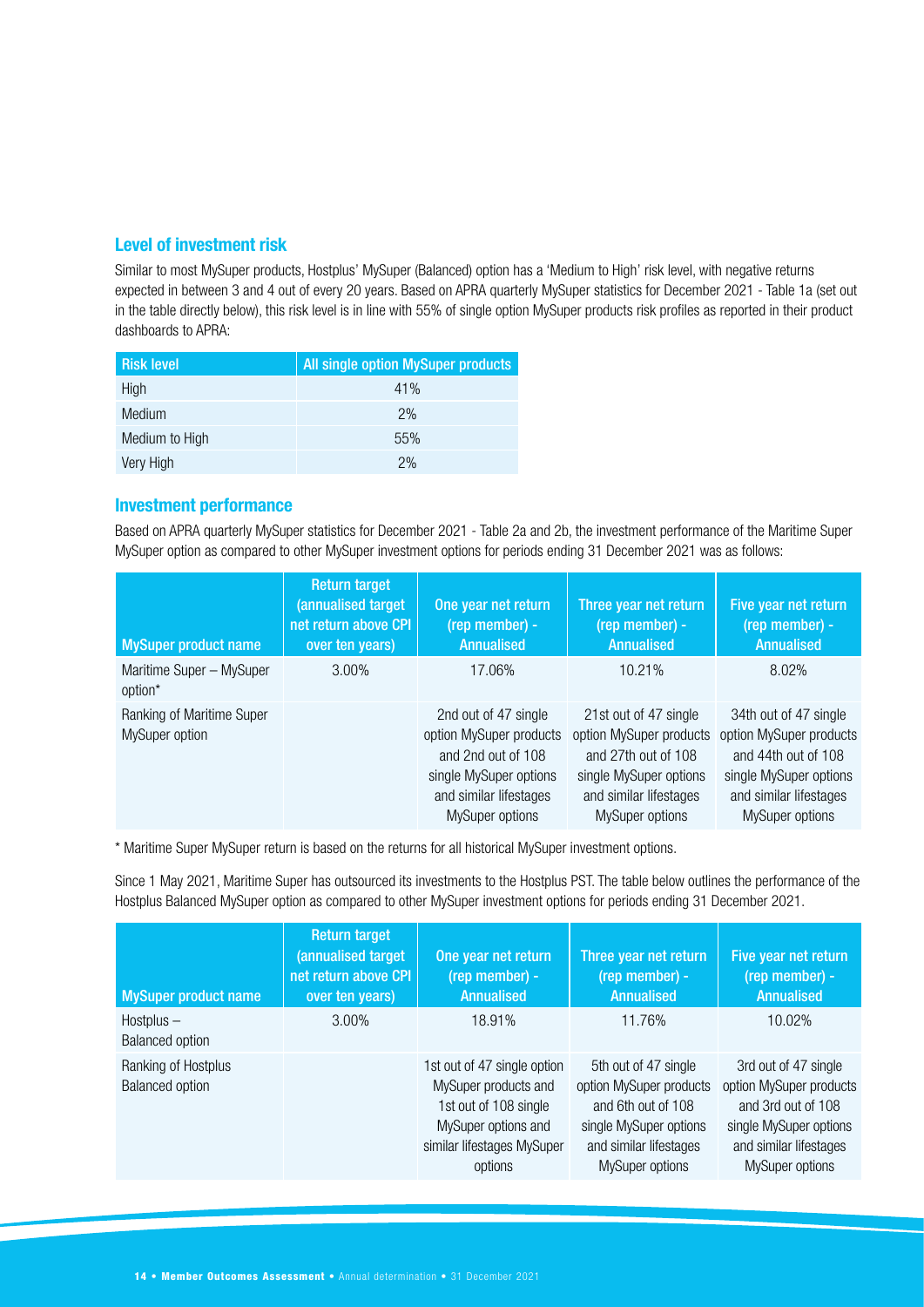